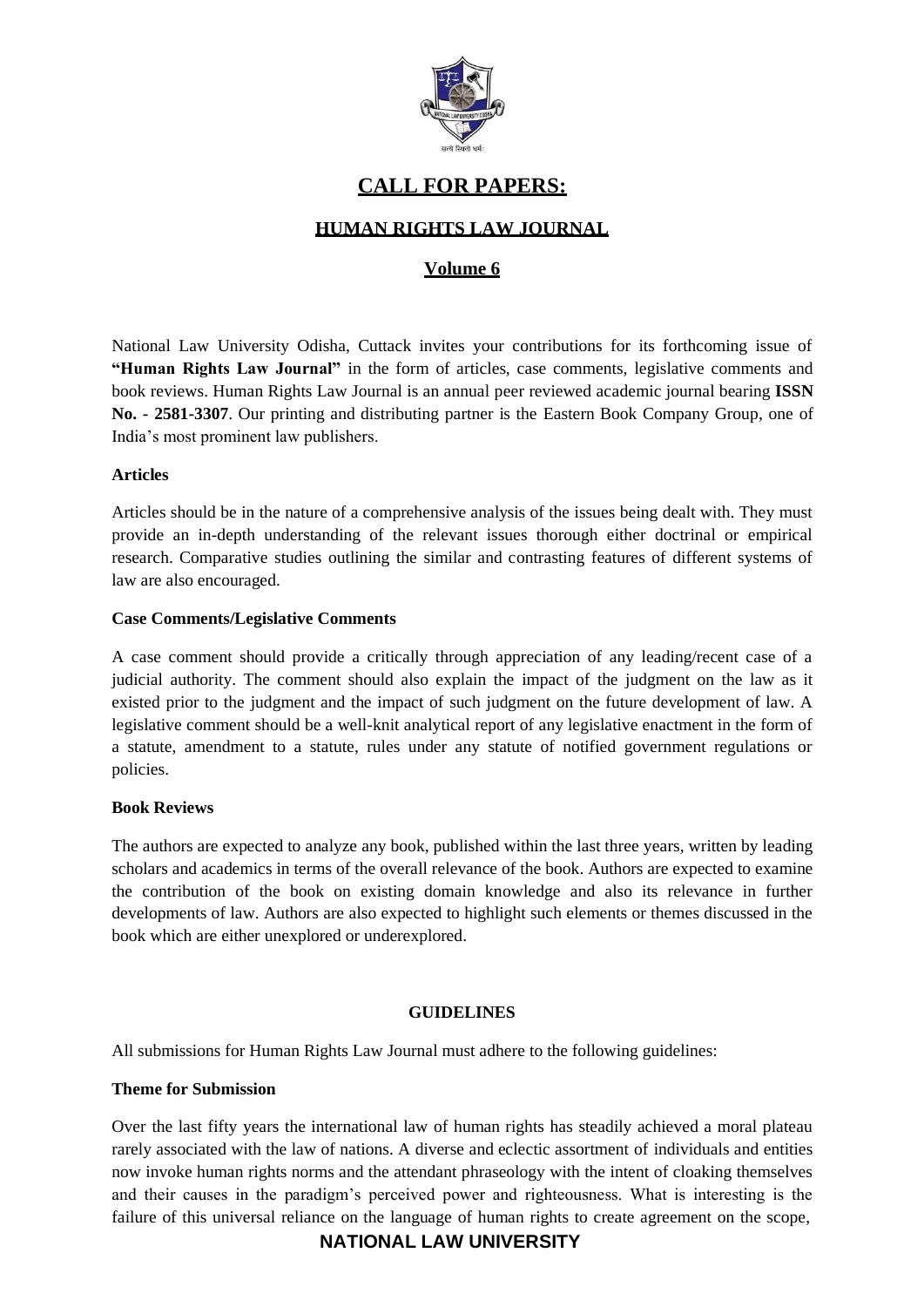

content, and philosophical bases of the human rights corpus. Intellectual and policy battles have focused on its cultural relevance and ideological aberrations. The human rights corpus, taken as a whole, as a document of ideals and values, particularly the positive law of human rights, requires the construction of states to reflect the structures and values of governance that derive from liberalist ideals, especially the contemporary variations of liberal democracy practiced in Western democracies. Viewed from this perspective, the human rights regime has serious and dramatic implications for questions of cultural diversity, the sovereignty of states, and the universality of human rights.

In the same vein, the editorial board of Human Right Law Journal [ISSN: **2581-3307**] is inviting long article/special article/short article from the legal academia for the upcoming June 2021 issue. The write-ups may focus on any contemporary topic relating to Human Rights, such as the following:

- *Human Rights and Removal of Article 370 from Jammu and Kashmir*
- *Human Rights and Covid-19 Migrant Crisis*
- *Human Rights and Illegal Organ and Human Trafficking during Covid-19*
- *Rights of Minorities in India*
- *Human Rights and Climate Change*
- *Freedom of Speech and Expression and Human Rights*

*Note:* Authors are free to choose any topic relating to Human Rights issue. The above description of themes and areas are for elucidatory purpose keeping the current human rights issues in mind. Submissions should demonstrate strong methodological approach, high writing quality, robust analysis, and adherence to the topic.

*Eligibility:* We welcome Submissions from students, academicians, researchers and legal practitioners, to come up with their contributions in the form of articles, case comments, legislative comments and book reviews. Our only requirement is quality and non-plagiarized submissions.

# **Maximum Word Limit**

| Articles                            | 6000 words excluding footnotes |
|-------------------------------------|--------------------------------|
| Case Comments/ Legislative Comments | 3500 words excluding footnotes |
| <b>Book Reviews</b>                 | 2500 words excluding footnotes |
| Abstract                            | 300 words                      |

# **Submission Guidelines**

| Font Type and Size (Main Text)           | Times New Roman, 12                            |
|------------------------------------------|------------------------------------------------|
| Font Type and Size (Footnotes)           | Times New Roman, 10                            |
| Line Spacing (Main Text) and (Footnotes) | 1.5, Single                                    |
| <b>Citation Format</b>                   | <b>OSCOLA</b>                                  |
| <b>File Format</b>                       | doe or doex.                                   |
| Joint Authorship                         | Maximum of two authors can collaborate for any |

# **NATIONAL LAW UNIVERSITY**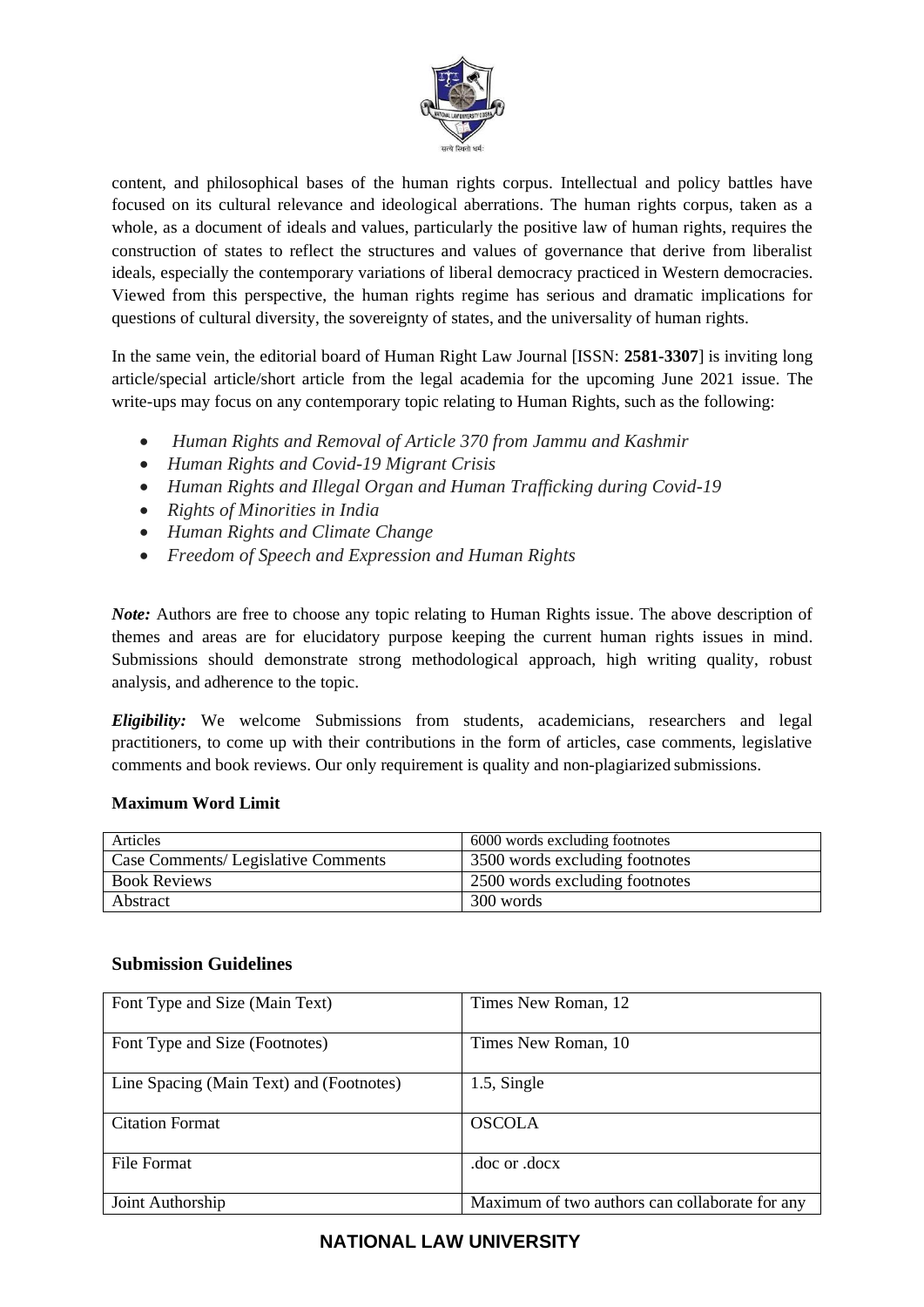

|                                       | submission                                                                                                                                   |
|---------------------------------------|----------------------------------------------------------------------------------------------------------------------------------------------|
| <b>Mailing address for submission</b> | hrli@nluo.ac.in                                                                                                                              |
| <b>Last Date for Submission</b>       | $7th$ March 2021                                                                                                                             |
|                                       | NB: We follow a policy of rolling submissions.<br>Manuscripts received after the deadline may<br>be considered for future issues.            |
| Name of the File                      | Name of the Author $+$ Title of the Submission                                                                                               |
| Headings and Sub-Headings             | Headings and Sub-Headings should be numbered,<br>should be of the same font type and size as the<br>main text and should be in <b>bold</b> . |
| <b>Checklist for Submission</b>       | 1. Abstract with Keywords<br>2. Main Contribution<br>3. List of References<br>4. Declaration of Originality<br><b>5. Copyright Clearance</b> |

# **FOR ANY QUERY AND CLARIFICATIONS, KINDLY CONTACT;**

# **Dr. Priyanka Anand Ms. Anamika**

Editor in Chief Student Editor

0671-2338015/16/17: Ext. 5025,

[hrlj@nluo.ac.in](mailto:hrlj@nluo.ac.in) [16bba005@nluo.ac.in](mailto:16bba005@nluo.ac.in) 16bba005@nluo.ac.in

#### **Mr. Akash Gupta**

Student Editor

[16bba002@nluo.ac.in](mailto:16bba002@nluo.ac.in)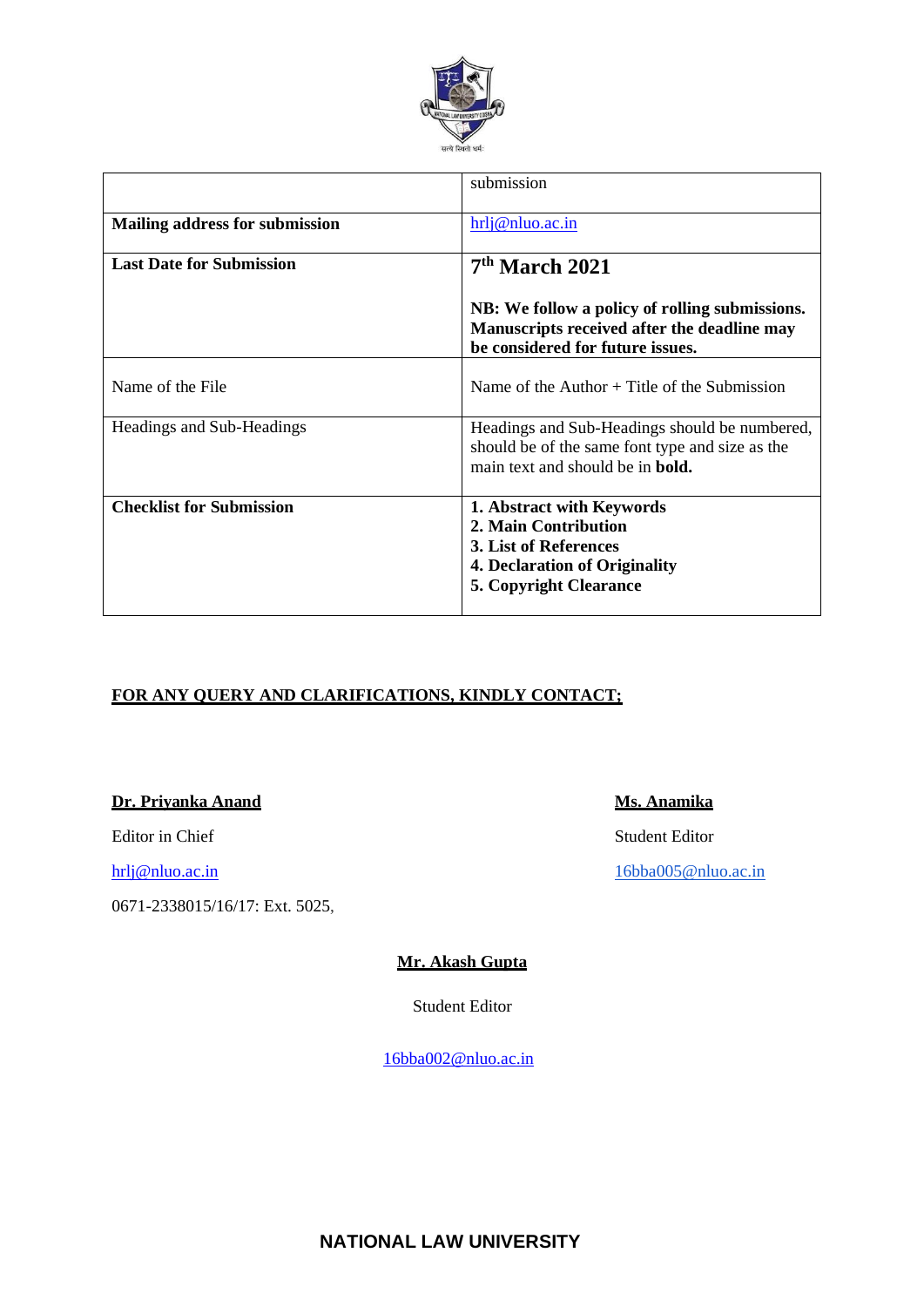

# **PATRON IN CHIEF**

#### **Dr. Yogesh Pratap Singh**

*Vice-Chancellor I/c, National Law University Odisha, Cuttack*

### **PATRON**

#### **Dr. Yogesh Pratap Singh**

*Registrar I/C, National Law University Odisha, Cuttack*

#### **EDITOR-IN-CHIEF**

#### **Dr. Priyanka Anand**

*Assistant Professor of Law, National Law University Odisha, Cuttack*

#### **SUB-EDITOR**

#### **Ms. Nikita Pattajoshi**

*Assistant Professor of Law, National Law University Odisha, Cuttack*

#### **Ms. Sonal Singh**

*Assistant Professor of Law, National Law University Odisha, Cuttack*

#### **Ms. Rujitha T.R.**

*Assistant Professor of Law, National Law University Odisha, Cuttack*

#### **Ms. Rishika Khare**

*Assistant Professor of Law, National Law University Odisha, Cuttack*

#### **Ms. Kaushiki Brahma**

*Assistant Professor of Law, National Law University Odisha, Cuttack*

# **NATIONAL LAW UNIVERSITY**